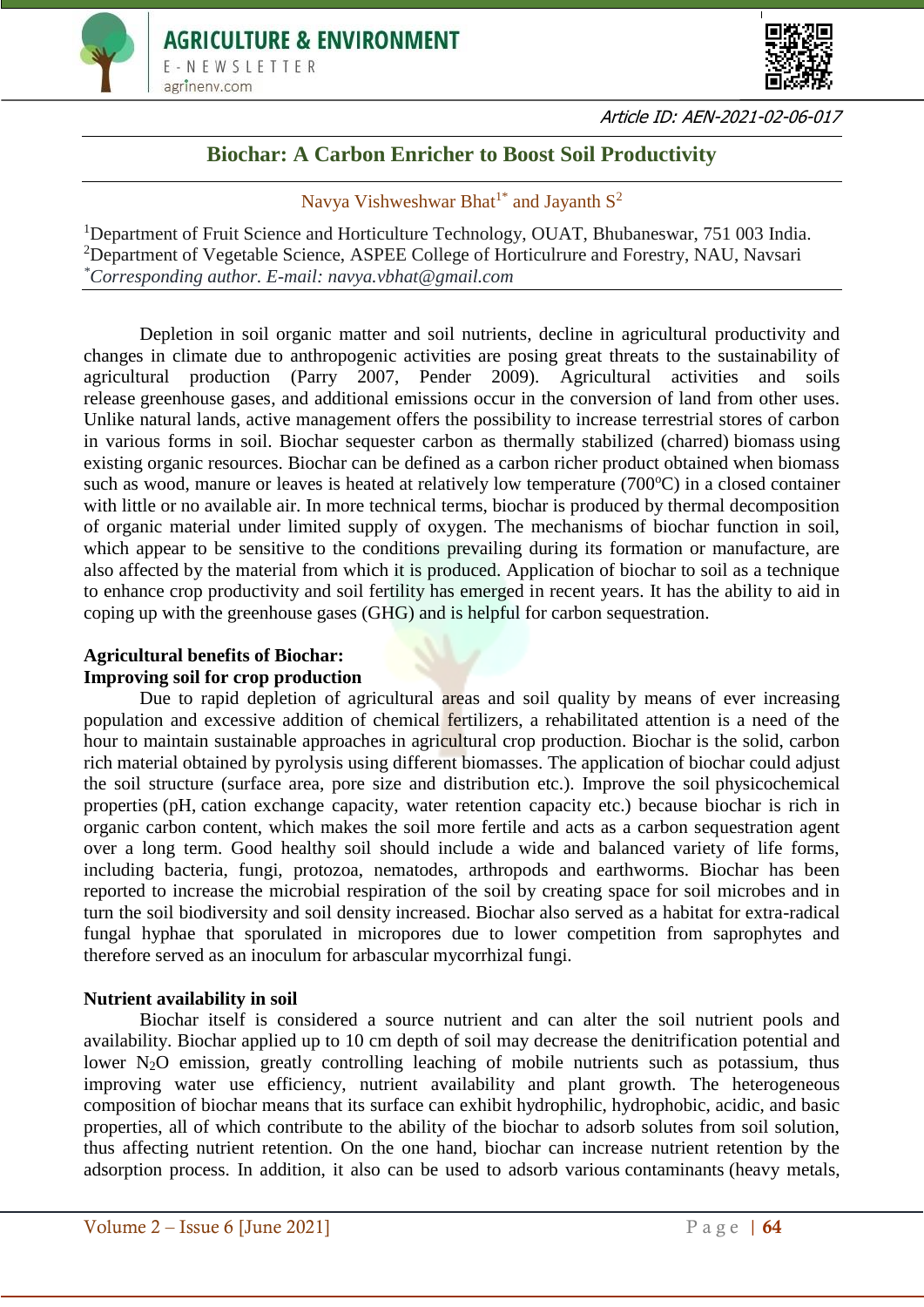



organic matters), modify the habit and function of [microorganism](https://www.sciencedirect.com/topics/earth-and-planetary-sciences/micro-organism) and mitigate climate problem by changing the [bioavailability](https://www.sciencedirect.com/topics/earth-and-planetary-sciences/bio-availability) of elements (C, N, K etc.) in soil.

# **Increase in the production of crop**

Increase in the crop production happens because of the increase in soil fertility due to biochar, the growth of seeds increased and crop yield also increased significantly as compared to the soils not having biochar. Biochar soil amendment improves crop productivity mainly by increasing nutrient use efficiency and water holding capacity. However, improvements to crop production are often recorded in highly degraded and nutrient poor soils, while its application to fertile and healthy soils does not always increase crop yield. The biochar amendments induced resistance in plants against diseases by inducing systemic resistance. This resistance is either derived from large microbial populations like *Trichoderma spp*. or from phytotoxic compounds (e.g., ethylene and propylene glycol) in biochar-treated soils.

# **Environmental benefits:**

Carbon sequestration, rehabilitation of degraded lands, reduced GHG emissions, adsorption of contaminants to offset streams, and groundwater pollution are among the environment related benefits linked with biochar (Lehmann *et al.* 2006; Beesley *et al.* 2010; Mohan *et al.* 2014). Carbon sequestration is the long term storage of  $CO<sub>2</sub>$  or other forms of carbon to mitigate or defer global warming. Increased soil C stock is the most pronounced effect of biochar soil application. The mean residence time of biochar in soils is estimated to be more than 1000 years. The long-lasting stability of biochar is the basic foundation when considering it as a C sequestration technique. Even when subjected to severe weathering conditions in a tropical climate, biochar was highly resistant to chemical degradation with no obvious decline in stocks. Biochar acts as a super sorbent with the ability to remove organic and inorganic contaminants from the soil as well as water because of its physiochemical properties.

### **Conclusion:**

The long-term effects of biochar on soil functions and its fate in different soil types require immediate attention. Biochar may change the soil biological community composition and abundance. Integrated nutrient and pesticide management strategies are necessary in order to increase sustainable agricultural productivity and to conserve natural resources. In agriculture development, fertilizers and pesticides are important plant nutritional and protective agents for boosting crop production. However, the use efficiency of fertilizers in crop systems is usually very low. Moreover, the indiscriminate use of pesticides can cause severe environmental contamination. Amending soil with biochar to enhance plant nutrient uptake and pesticide degradation may be a suitable way to ameliorate these problems.

### **References**

- Beesley L, Moreno-Jimenez E, Gomez-Eyles JL (2010) Effects of biochar and greenwaste compost amendments on mobility, bioavailability and toxicity of inorganic and organic contaminants in a multi-element polluted soil. Environ Pollut 158:2282–2287
- Lehmann J, Gaunt J, Rondon M (2006) Biochar sequestration in terrestrial ecosystems—a review. Mitig Adapt Strateg Glob Change 11: 403–427
- Mohan D, Sarswat A, Ok YS, Pittman CU (2014) Organic and inorganic contaminants removal from water with biochar, a renewable, low cost and sustainable adsorbent—a critical review. Bioresour Tech 160:191–202
- Parry ML (2007) Climate Change 2007: Impacts, Adaptation and Vulnerability: Contribution of Working Group II to the Fourth Assessment Report of the Intergovernmental Panel on Climate Change. 4. Cambridge University Press.